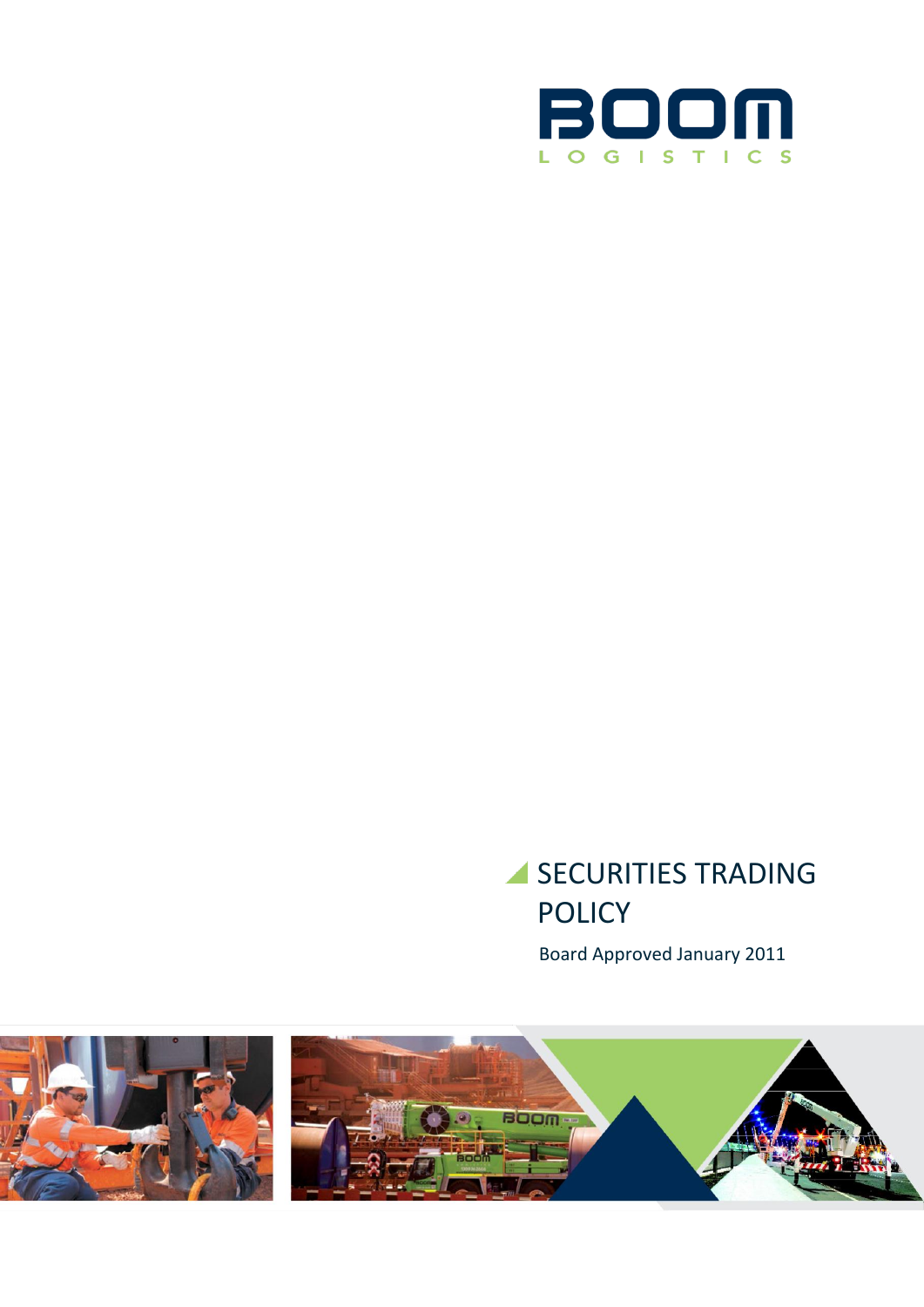

# **SECURITIES TRADING POLICY**

# **1. BACKGROUND**

Boom Logistics Limited (**Boom**) is committed to ensuring that public confidence is maintained in Boom, its employees and the trading of its securities.

Whist insider trading laws state that you must not deal in any securities if it would be in breach of the insider trading laws, this policy is specific to trading in Boom securities.

The purpose of this policy is to:

- explain the types of conduct in dealing in securities that are prohibited under the Corporations Act 2001 (Cth) (**Corporations Act**). Such prohibitions apply to all Directors and employees of Boom and its related bodies corporate as defined in the Corporations Act (collectively the **Group)**; and
- establish a best practice procedure for buying and selling securities that protects Boom and its Directors and employees against the misuse of unpublished information which could materially affect the value of securities.

# **1.1 Who must comply with this Policy?**

This policy applies to all Directors of the Group, the members of the Executive Management Team and all employees of Boom (collectively, **Employees**).

It also applies to Connected Persons of Employees.

In this policy, the persons mentioned above will be collectively referred to as **Relevant Persons**.

**Connected Person** means, in relation to an Employee:

- a. a family member of an Employee who may be expected to influence, or be influenced by, that Employee in his or her dealings with Securities (this may include that Employee's partner, parents, siblings and children, the parents, siblings or children of that Employee's partner, or dependants of that Employee or that Employee's partner);
- b. a company or other entity of which an Employee is a Director or Executive; and
- c. any other entity in respect of which an Employee has an ability to control.

# **1.2 What if I breach the Policy?**

Every Boom employee has an individual responsibility to ensure that they comply with the law relating to insider trading and this policy.

| Document No   | Issue Date | Page       | Revision:          |
|---------------|------------|------------|--------------------|
| NAT-PS-CG-010 | 5/7/2013   | $2$ of $8$ | <b>VERSION 1.1</b> |

Any printed copy of this document is only current on the day printing and thereafter is to be verified before use. The controlled version of this document is available on the Boom Logistics Limited Intranet http://admin.boomlogistics.com.au Date printed 5-Jul-13 4:33:00 PM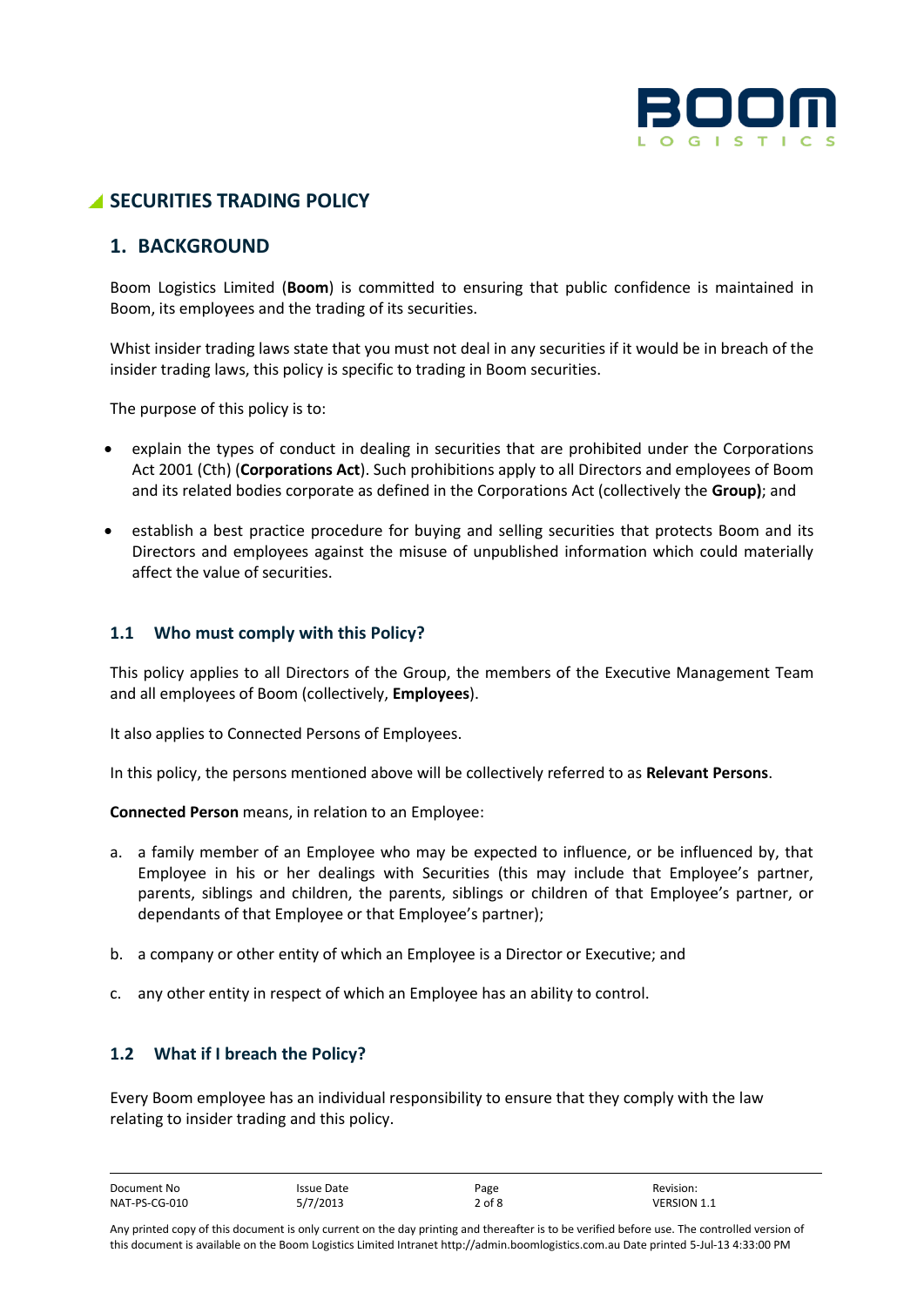

Breaches of this policy will be regarded as serious misconduct which may entitle Boom to take corrective disciplinary action, including summary termination of your appointment or employment with Boom.

A person who commits a breach of the insider trading provisions could be subject to criminal liability (substantial fines or imprisonment or both may be imposed) or civil liability (substantial fines may be imposed) under Australian law. A person who contravenes or is involved in a contravention of these provisions may also be liable to compensate any person who suffers loss or damage resulting from the conduct.

# **1.3 Insider Trading – What are the rules?**

Broadly, a person will breach the insider trading laws if they possess "price sensitive information" about a company and at the same time they:

- a. buy or sell securities in that company or enter into an agreement to subscribe for, buy or sell securities in that company ("dealing"); or
- b. encourage someone else to buy or sell securities in that company ("encouraging investment"); or
- c. pass on that information to another person (e.g. a friend or family member) where they know, or ought reasonably to know, that that person would be likely to buy or sell securities or encourage someone else to buy or sell securities of that company ("tipping").

Price sensitive information means:

- information which is not generally available to the market; and
- if it were generally available to the market, a reasonable person would expect it to have a material effect on the price or value of a company's securities.

Non-public price sensitive information which you may have access to could include:

- information about Boom's financial results;
- information about Boom's budgets and financial projections;
- information acquired through working on a due diligence investigation;
- information about a proposed major contract or transaction;
- information about a proposed procurement contract or transaction;
- information about any other listed entity in which Boom may have an interest; or
- information about a customer or strategic partner that has come to your knowledge through

| Document No   | Issue Date | Page   | Revision:          |
|---------------|------------|--------|--------------------|
| NAT-PS-CG-010 | 5/7/2013   | 3 of 8 | <b>VERSION 1.1</b> |

Any printed copy of this document is only current on the day printing and thereafter is to be verified before use. The controlled version of this document is available on the Boom Logistics Limited Intranet http://admin.boomlogistics.com.au Date printed 5-Jul-13 4:33:00 PM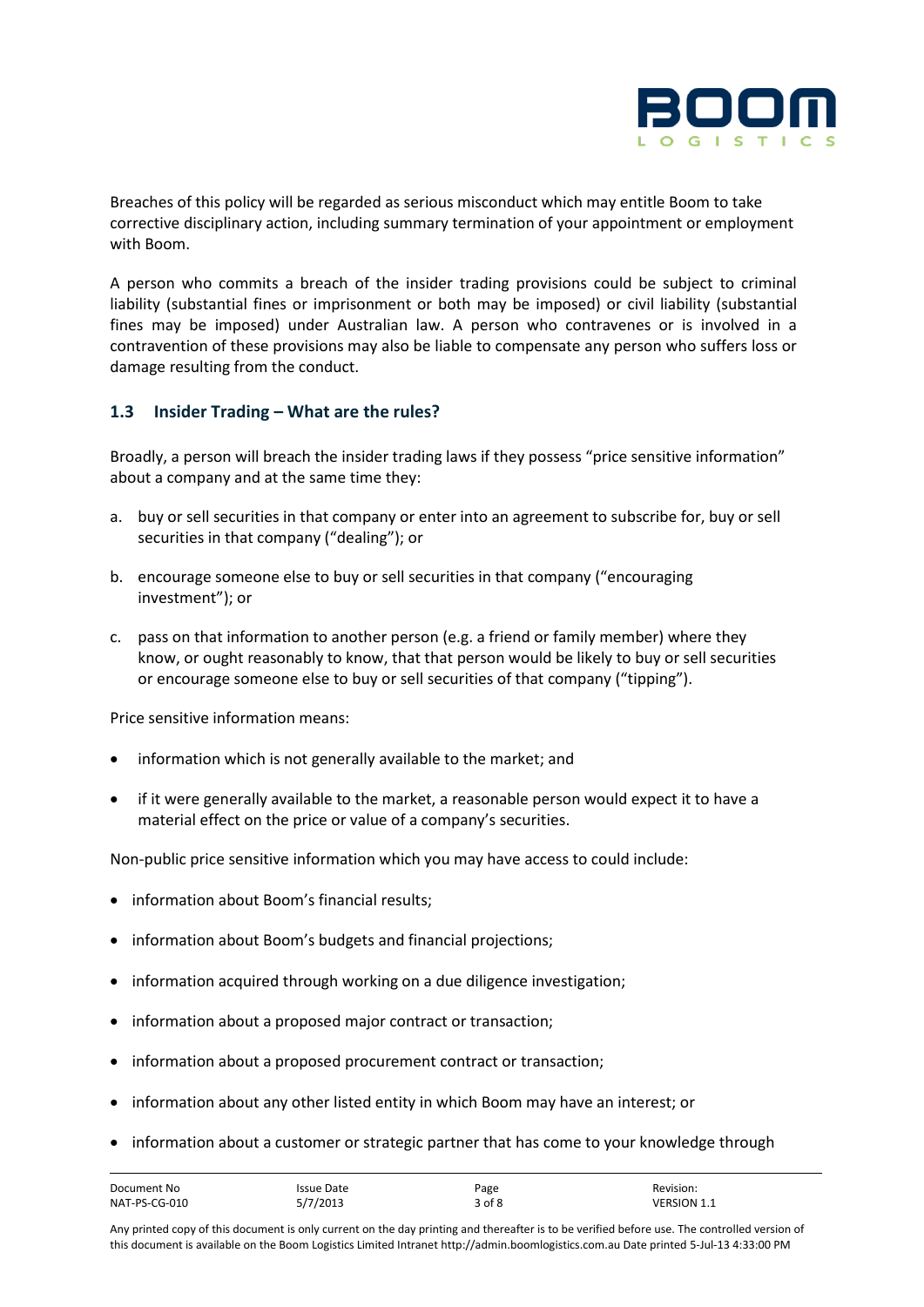

your employment or position with Boom.

These restrictions apply to all publicly traded securities, not just Boom securities. Relevant Persons may come into possession of 'inside information' where they are directly involved in client relationship management or negotiating contracts. For example, where the Relevant Person is aware that the Group is about to sign a major agreement with another company, the Relevant Person should not buy securities in either Boom or the other company.

# **2. RESTRICTIONS ON DEALING IN SECURITIES**

#### **2.1 No trading when in possession of inside information – all Relevant Persons**

A **Relevant Person** must not deal in the Group's securities where:

- a. they are in possession of price sensitive or 'inside' information which is not yet public; or
- b. Boom is in possession of price sensitive or 'inside' information and has notified Relevant Persons that they must not deal in the Company's securities (either for a specified period, or until the Company gives further notice).

#### **2.2 Other prohibited dealings – all Relevant Persons**

#### **a. No dealings during Blackout periods**

Relevant Persons **must not** deal in Boom's securities during any of the following periods:

- the period from the close of trading on 30 June each year until the second business day following the announcement to ASX of the preliminary final statement or full year results;
- the period from the close of trading on 31 December each year until the second business day following the announcement to ASX of half-yearly results; and
- any other period that Boom specifies from time to time.

#### **b. Exceptional circumstances**

If a Relevant Person needs to deal in securities due to exceptional circumstances but such dealing would breach this policy, the Relevant Person may apply to the Chairman (in the case of Directors, Executives, and their Connected Persons) or the General Counsel or Company Secretary (in the case of other Relevant Persons) for a waiver from compliance with the provisions of paragraph 2.2(a).

Exceptional circumstances for these purposes include severe financial hardship, compulsion by court order or any other circumstance that is deemed exceptional by the

| Document No   | Issue Date | Page   | Revision:          |
|---------------|------------|--------|--------------------|
| NAT-PS-CG-010 | 5/7/2013   | 4 of 8 | <b>VERSION 1.1</b> |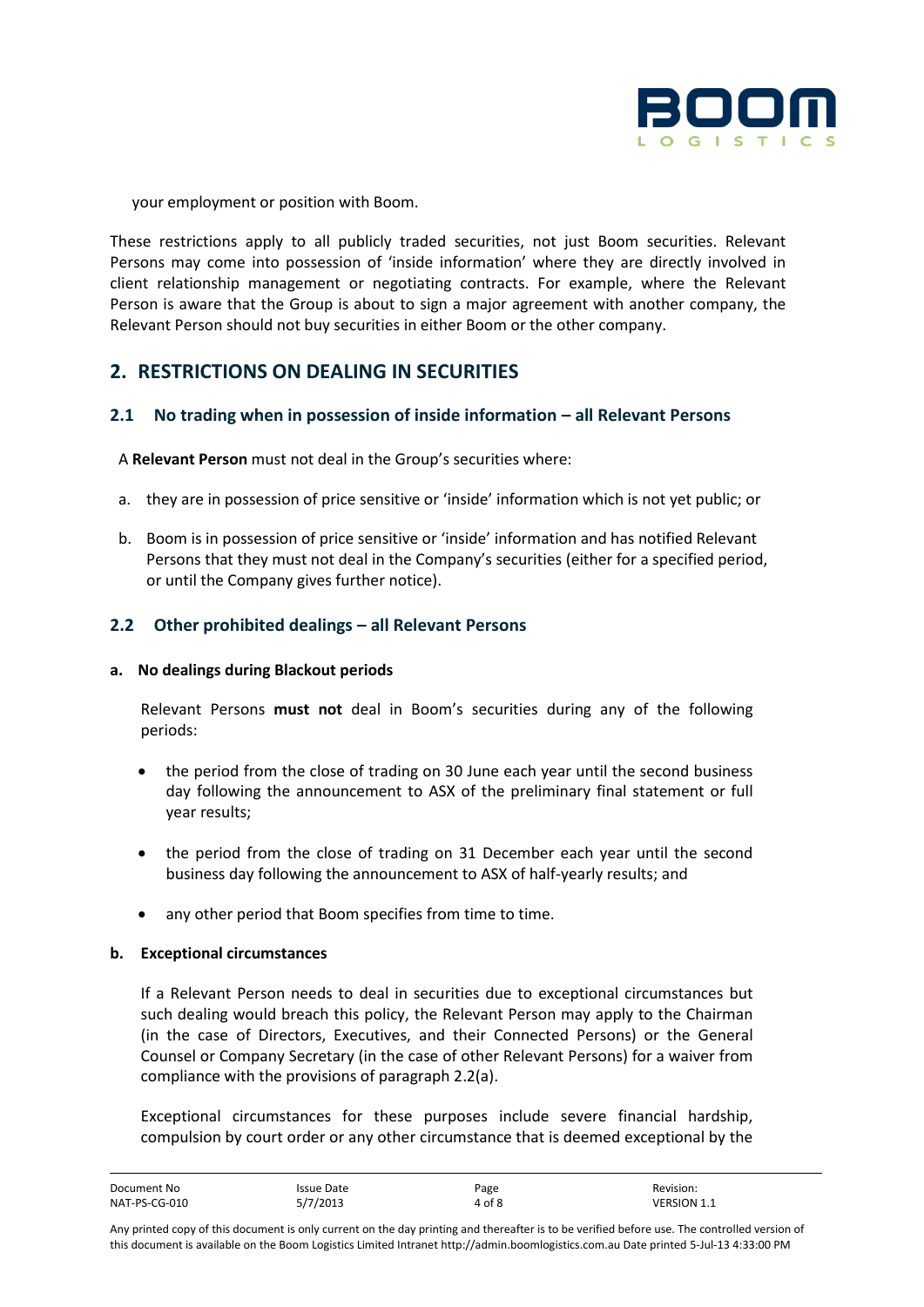

Chairman or General Counsel or Company Secretary (as relevant).

Relevant Persons seeking a waiver under this clause must apply in writing to the Chairman or General Counsel or Company Secretary (as relevant) setting out the circumstances of the proposed dealing (including an explanation as to the severe financial hardship or circumstances that are otherwise exceptional) and the reason the waiver is requested. A waiver will only be granted if the Relevant Person's application is accompanied by sufficient evidence (in the opinion of the Chairman or General Counsel or Company Secretary, as relevant) that the dealing of the relevant securities is the only reasonable course of action available in the circumstances.

If a waiver is granted, the Relevant Person will be notified in writing (which may include notification via email) and in each circumstance the duration of the waiver to deal in securities will be 3 business days.

#### **c. No short-term dealing – buying and selling within 3 month period**

Relevant Persons must not deal in Boom's securities on a short-term trading basis. Short-term trading includes buying and selling securities within a 3 month period, and entering into other short-term dealings (for example, forward contracts).

Speculating in short-term fluctuations in Boom's securities does not promote shareholder and market confidence in the integrity of Boom or Boom's employees.

## **2.3 Trading windows and other permitted dealings**

Where paragraphs 2.1 or 2.2 do not apply, Relevant Persons may deal in Boom's securities subject to the notification requirements set out below.

The restriction in paragraph 2.1 applies to all dealings in Boom's securities despite any approval given to a Relevant Person by Boom and the Relevant Person is responsible for ensuring that the dealing does not breach this restriction.

#### **a. Directors and Executives**

Directors and Executives may only deal in Boom securities during the 6 week period commencing on the second business day after:

- the announcement to ASX of the preliminary final statement or full year results;
- the announcement to ASX of the half-yearly results;
- the holding of the Annual General Meeting; or
- any period that the Company has a current prospectus or other form of disclosure document on issue under which persons may subscribe for securities.

| Document No   | Issue Date | Page   | Revision:          |
|---------------|------------|--------|--------------------|
| NAT-PS-CG-010 | 5/7/2013   | 5 of 8 | <b>VERSION 1.1</b> |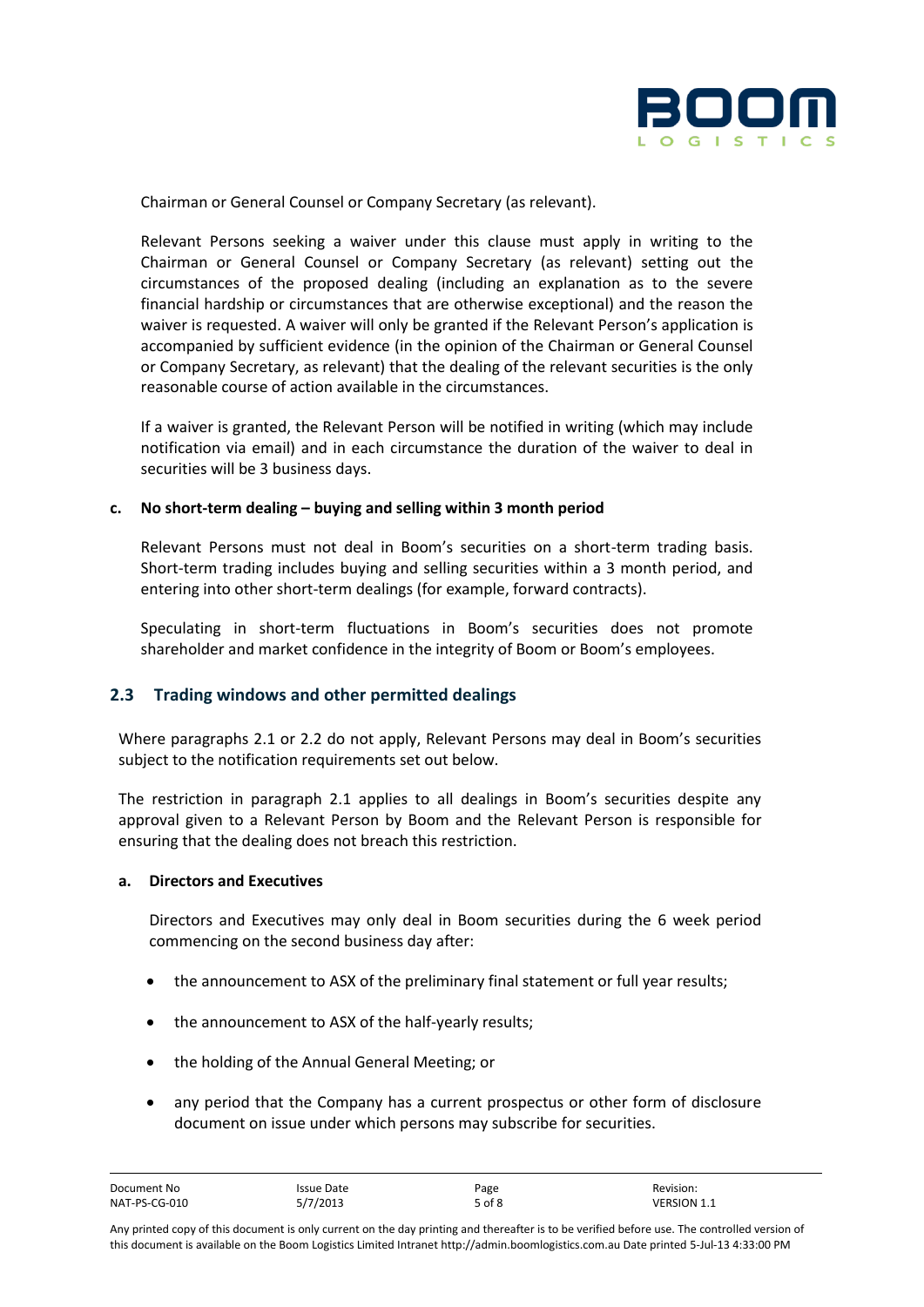

If a market announcement is made outside these periods that results in the market having the same price sensitive information as the Directors and Executives, then Directors and Executives may deal in Boom securities during the 3 week period commencing on the second business day after any such announcement.

Directors and Executives must provide details of any trade to the Company Secretary and General Counsel for disclosure to the ASX within 2 business days of each trade.

#### **b. Relevant Persons (other than Directors and Executives)**

#### **Subsequent notification required**

Where a Relevant Person other than a Director or Executive deals in Boom securities, they must notify the Company Secretary of any such dealing within 5 business days of the relevant dealing occurring.

## **2.4 Margin Lending Arrangements**

- a. Any dealing in the Company's securities by Relevant Persons pursuant to a margin lending arrangement must be conducted in accordance with this policy. Such dealings would include:
	- 1. entering into a margin lending arrangement in respect of the Company's securities;
	- 2. transferring securities in the Company into an existing margin loan account; and
	- 3. selling securities in the Company to satisfy a call pursuant to a margin loan.
- b. Directors and Executives must comply with the procedure set out in paragraph 2.3 for any proposed dealing in the Company's securities in connection with a margin lending arrangement, irrespective of any trading window.

## **2.5 Hedging of company securities**

- a. Hedging includes entering into transactions in financial products that operate to limit the economic risk associated with holding company securities.
- b. Hedging of Boom's securities by a Relevant Person is subject to the following overriding prohibitions:
	- 1. the hedge transaction must not be entered into, renewed, altered or closed out when the Relevant Person is in possession of inside information;
	- 2. Boom securities must never be hedged prior to the vesting of those Boom securities; and
	- 3. Boom securities must never be hedged while they are subject to a holding lock or

| Document No   | Issue Date | Page   | Revision:          |
|---------------|------------|--------|--------------------|
| NAT-PS-CG-010 | 5/7/2013   | 6 of 8 | <b>VERSION 1.1</b> |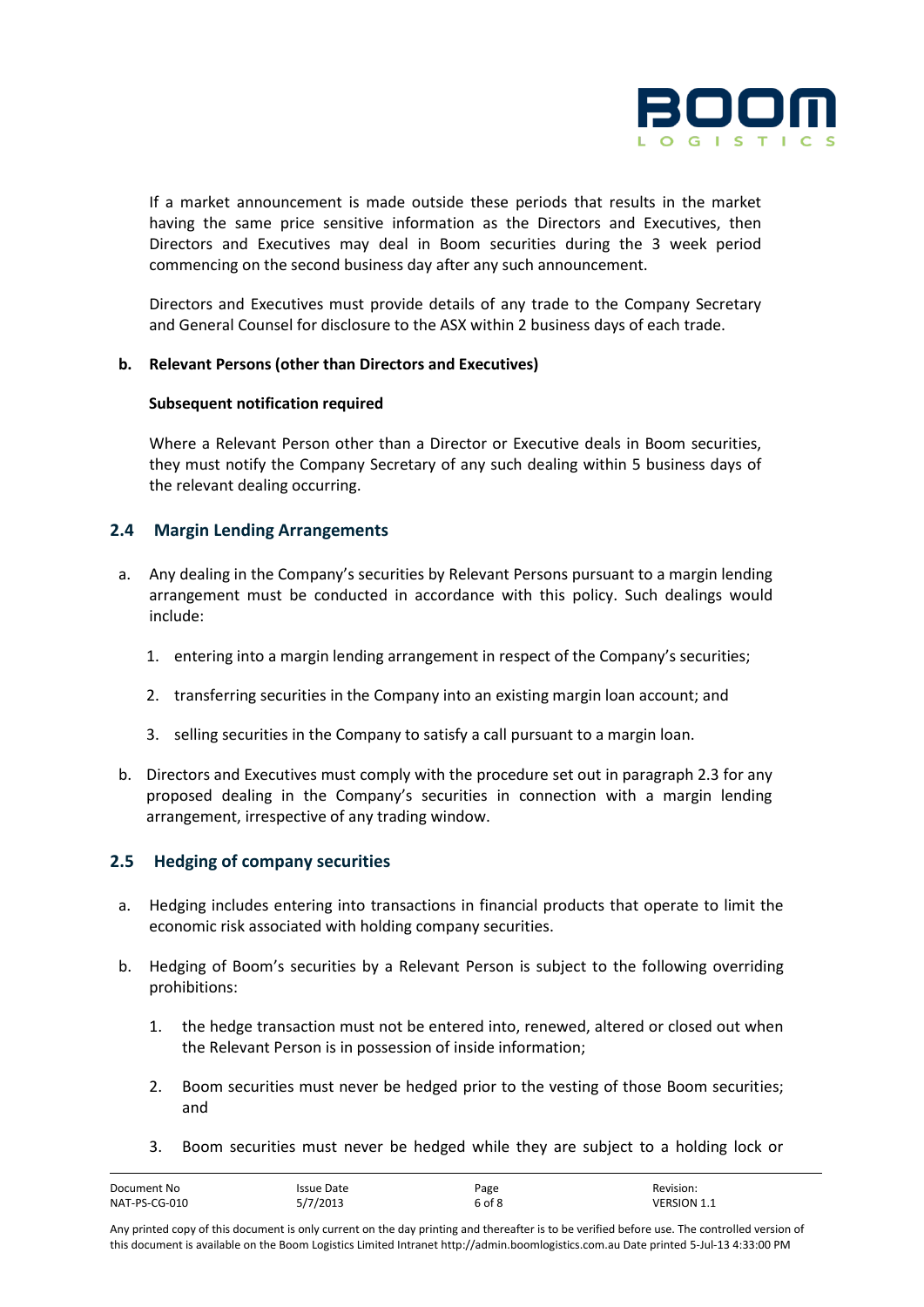

restriction on dealing under the terms of an employee share plan operated by Boom.

- c. Relevant Persons are permitted to hedge their Boom securities on the following conditions:
	- 1. the hedge transaction is treated as a dealing in Boom securities for the purposes of this policy, and the relevant approvals and notifications are made on this basis; and
	- 2. the relevant requirements under paragraph 2.3 of this policy have been satisfied.

Where a Relevant Person enters into a hedging arrangement in respect of Boom securities, Boom may, where appropriate, disclose the fact and nature of the hedge (e.g. in its annual report or to ASX).

# **2.6 Employment Share Schemes**

In the ordinary course, this policy does not prevent Relevant Persons from receiving benefits under applicable Boom employee benefit schemes. However, such dealings are still subject to paragraph 2.1 of this policy where applicable.

In addition, the following restrictions apply:

- the trustees of those schemes need to administer them in accordance with relevant laws; and
- the subsequent disposal of securities acquired under an employee benefit scheme is subject to the prohibitions outlined above.

# **2.7 Exclusions**

Further to paragraph 2.6 above, Paragraphs 2.2 and 2.3 of this policy do not apply to:

- a. the following categories of passive trades:
	- acquisition of Boom's securities through a dividend reinvestment plan;
	- acquisition of Boom's securities through a share purchase plan available to all retail shareholders;
	- acquisition of Boom securities through a rights issues; and
	- the disposal of Boom securities through the acceptance of a takeover offer;
- b. dealings where there is no effective change to the beneficial owner of the securities (such as a transfer to a family trust or to a self-managed superannuation fund); and
- c. subject to paragraph 2.4, a disposal of Boom securities that is the result of a secured lender

| Document No   | <b>Issue Date</b> | Page   | Revision:          |
|---------------|-------------------|--------|--------------------|
| NAT-PS-CG-010 | 5/7/2013          | 7 of 8 | <b>VERSION 1.1</b> |